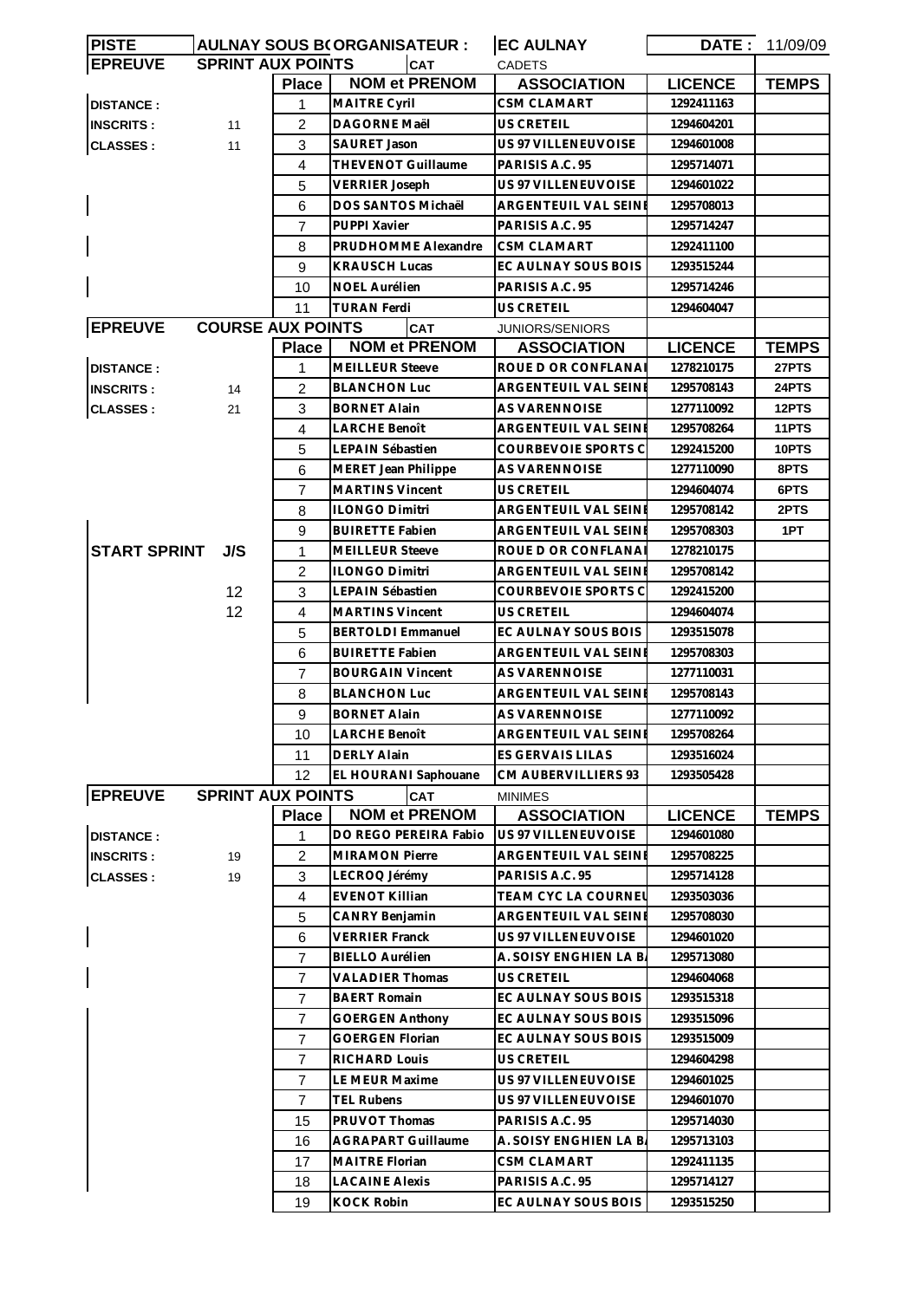| <b>EPREUVE</b>   | <b>SPRINT AUX POINTS</b>           |                | <b>CAT</b>                |                       | FEM.T.C                     |                |              |
|------------------|------------------------------------|----------------|---------------------------|-----------------------|-----------------------------|----------------|--------------|
|                  |                                    | <b>Place</b>   |                           | <b>NOM et PRENOM</b>  | <b>ASSOCIATION</b>          | <b>LICENCE</b> | <b>TEMPS</b> |
| <b>DISTANCE:</b> |                                    | 1              | <b>DURAND Alexia</b>      |                       | PARISIS A.C. 95             | 1295714376     |              |
| <b>INSCRITS:</b> | 4                                  | 2              | RENAULT Carine            |                       | LA PEDALE FERTOISE          | 1277102129     |              |
| <b>CLASSES:</b>  | 9                                  | 3              | <b>POLMONT Estelle</b>    |                       | CSM EPINAY SUR SEINE        | 1293502064     |              |
|                  |                                    | 4              | <b>LE BRAS Justine</b>    |                       | OLYMPIQUE C.V.O.            | 1295712133     |              |
| DAMES S/J        | 5                                  | 1              | RIBAULT Christelle        |                       | CSM VILLENEUVE GARE         | 1292420053     |              |
|                  | 5                                  | $\overline{c}$ | <b>GAMBIER Kelly</b>      |                       | CSM VILLENEUVE GARE         | 1292420192     |              |
|                  |                                    | 3              | <b>ARNOUX Audrey</b>      |                       | CSM VILLENEUVE GARE         | 1292420009     |              |
|                  |                                    | $\overline{4}$ | POLMONT Amandine          |                       | <b>CSM EPINAY SUR SEINE</b> | 1293502165     |              |
|                  |                                    | 5              | <b>HAMMID Sophie</b>      |                       | <b>CSM VILLENEUVE GARE</b>  | 1292420054     |              |
| <b>EPREUVE</b>   | <b>COURSE AUX POINTS</b>           |                |                           | <b>CAT</b>            | <b>CADETS</b>               |                |              |
|                  |                                    | <b>Place</b>   |                           | <b>NOM et PRENOM</b>  | <b>ASSOCIATION</b>          | <b>LICENCE</b> | <b>TEMPS</b> |
| <b>DISTANCE:</b> |                                    | 1              | DAGORNE Maël              |                       | <b>US CRETEIL</b>           | 1294604201     |              |
| <b>INSCRITS:</b> | 11                                 | $\overline{c}$ | MAITRE Cyril              |                       | CSM CLAMART                 | 1292411163     |              |
| <b>CLASSES:</b>  |                                    | 3              | <b>VERRIER Joseph</b>     |                       | US 97 VILLENEUVOISE         | 1294601022     |              |
|                  | 11                                 |                | DOS SANTOS Michaël        |                       |                             |                |              |
|                  |                                    | 4              |                           |                       | ARGENTEUIL VAL SEINE        | 1295708013     |              |
|                  |                                    | 5              | THEVENOT Guillaume        |                       | PARISIS A.C. 95             | 1295714071     |              |
|                  |                                    | 6              | PUPPI Xavier              |                       | PARISIS A.C. 95             | 1295714247     |              |
|                  |                                    | $\overline{7}$ |                           | PRUDHOMME Alexandre   | <b>CSM CLAMART</b>          | 1292411100     |              |
|                  |                                    | 8              | <b>BIELLO Aurélien</b>    |                       | A. SOISY ENGHIEN LA B.      | 1295713080     |              |
|                  |                                    | 9              | <b>NOEL Aurélien</b>      |                       | PARISIS A.C. 95             | 1295714246     |              |
|                  |                                    | 10             | <b>KRAUSCH Lucas</b>      |                       | EC AULNAY SOUS BOIS         | 1293515244     |              |
|                  |                                    | 11             | <b>TURAN Ferdi</b>        |                       | <b>US CRETEIL</b>           | 1294604047     |              |
| <b>EPREUVE</b>   | <b>ELIMINATION A LA DANOISICAT</b> |                |                           |                       | JUNIORS/SENIORS             |                |              |
|                  |                                    | <b>Place</b>   |                           | <b>NOM et PRENOM</b>  | <b>ASSOCIATION</b>          | <b>LICENCE</b> | <b>TEMPS</b> |
| <b>DISTANCE:</b> |                                    | 1              | <b>MARTINS Vincent</b>    |                       | <b>US CRETEIL</b>           | 1294604074     |              |
| <b>INSCRITS:</b> | 12                                 | $\overline{2}$ | <b>ILONGO Dimitri</b>     |                       | ARGENTEUIL VAL SEINE        | 1295708142     |              |
| <b>CLASSES:</b>  | 10                                 | 3              | <b>BERTOLDI Emmanuel</b>  |                       | EC AULNAY SOUS BOIS         | 1293515078     |              |
|                  |                                    | $\overline{4}$ | <b>MEILLEUR Steeve</b>    |                       | ROUE D OR CONFLANA          | 1278210175     |              |
|                  |                                    | 5              | <b>BORNET Alain</b>       |                       | <b>AS VARENNOISE</b>        | 1277110092     |              |
|                  |                                    | 6              | MERET Jean Philippe       |                       | <b>AS VARENNOISE</b>        | 1277110090     |              |
|                  |                                    | $\overline{7}$ | LEPAIN Sébastien          |                       | COURBEVOIE SPORTS C         | 1292415200     |              |
|                  |                                    | 8              | LARCHE Benoît             |                       | ARGENTEUIL VAL SEINE        | 1295708264     |              |
|                  |                                    | 9              |                           | EL HOURANI Saphouane  | CM AUBERVILLIERS 93         | 1293505428     |              |
|                  |                                    | 10             | <b>DERLY Alain</b>        |                       | ES GERVAIS LILAS            | 1293516024     |              |
| <b>EPREUVE</b>   | <b>COURSE AUX POINTS</b>           |                |                           | <b>CAT</b>            | <b>MINIMES</b>              |                |              |
|                  |                                    | <b>Place</b>   |                           | <b>NOM et PRENOM</b>  | <b>ASSOCIATION</b>          | <b>LICENCE</b> | <b>TEMPS</b> |
| <b>DISTANCE:</b> |                                    | 1              | CANRY Benjamin            |                       | <b>ARGENTEUIL VAL SEINE</b> | 1295708030     | 13PTS        |
| <b>INSCRITS:</b> | 19                                 | $\overline{c}$ | LECROQ Jérémy             |                       | PARISIS A.C. 95             | 1295714128     | 9PTS         |
| <b>CLASSES:</b>  | 19                                 | 3              | <b>MIRAMON Pierre</b>     |                       | <b>ARGENTEUIL VAL SEINE</b> | 1295708225     | 8PTS         |
|                  |                                    | $\overline{4}$ | <b>VALADIER Thomas</b>    |                       | US CRETEIL                  | 1294604068     | 2PTS         |
|                  |                                    | 5              |                           | DO REGO PEREIRA Fabio | US 97 VILLENEUVOISE         | 1294601080     | 1PT          |
|                  |                                    | 6              | <b>VERRIER Franck</b>     |                       | US 97 VILLENEUVOISE         | 1294601020     |              |
|                  |                                    | 7              | <b>AGRAPART Guillaume</b> |                       | A. SOISY ENGHIEN LA B.      | 1295713103     |              |
|                  |                                    | 7              | <b>EVENOT Killian</b>     |                       | TEAM CYC LA COURNEL         | 1293503036     |              |
|                  |                                    | $\overline{7}$ | <b>MAITRE Florian</b>     |                       | <b>CSM CLAMART</b>          | 1292411135     |              |
|                  |                                    | $\overline{7}$ | <b>BAERT Romain</b>       |                       | EC AULNAY SOUS BOIS         | 1293515318     |              |
|                  |                                    | $\overline{7}$ | <b>GOERGEN Florian</b>    |                       | EC AULNAY SOUS BOIS         | 1293515009     |              |
|                  |                                    |                |                           |                       |                             |                |              |
|                  |                                    | 7              | <b>RICHARD Louis</b>      |                       | <b>US CRETEIL</b>           | 1294604298     |              |
|                  |                                    | 7              | LE MEUR Maxime            |                       | US 97 VILLENEUVOISE         | 1294601025     |              |
|                  |                                    | $\overline{7}$ | <b>TEL Rubens</b>         |                       | US 97 VILLENEUVOISE         | 1294601070     |              |
|                  |                                    | 7              | <b>VERRIER Franck</b>     |                       | US 97 VILLENEUVOISE         | 1294601020     |              |
|                  |                                    | $\overline{7}$ | PRUVOT Thomas             |                       | PARISIS A.C. 95             | 1295714030     |              |
|                  |                                    | 17             | <b>LACAINE Alexis</b>     |                       | PARISIS A.C. 95             | 1295714127     |              |
|                  |                                    | 18             | <b>GOERGEN Anthony</b>    |                       | EC AULNAY SOUS BOIS         | 1293515096     |              |
|                  |                                    | 19             | <b>KOCK Robin</b>         |                       | EC AULNAY SOUS BOIS         | 1293515250     |              |
| <b>EPREUVE</b>   | <b>COURSE AUX POINTS</b>           |                |                           | <b>CAT</b>            | FEM.T.C                     |                |              |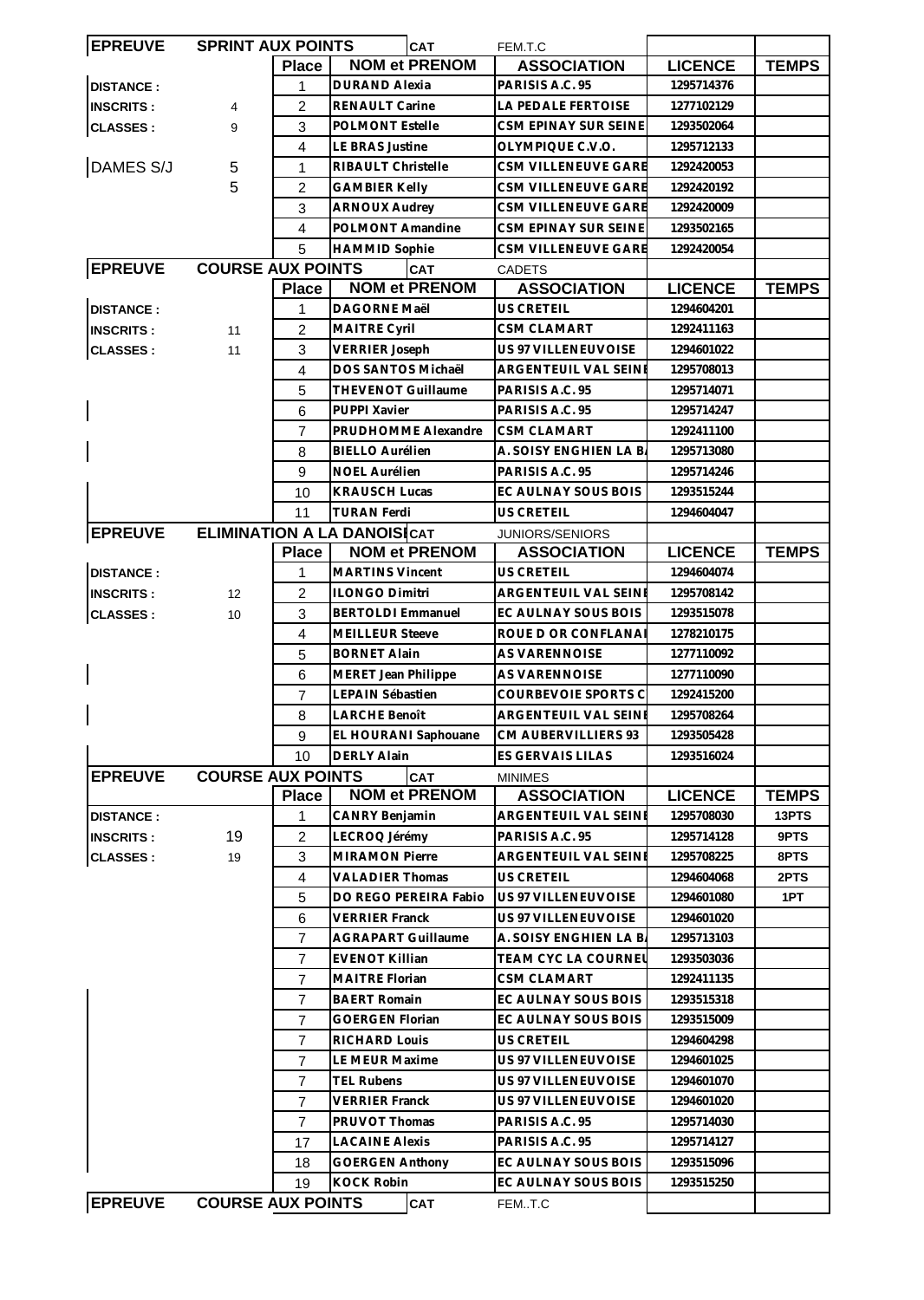|                  |                     | <b>Place</b>   | <b>NOM et PRENOM</b>      | <b>ASSOCIATION</b>         | <b>LICENCE</b> | <b>TEMPS</b>   |
|------------------|---------------------|----------------|---------------------------|----------------------------|----------------|----------------|
| <b>DISTANCE:</b> |                     | 1              | RENAULT Carine            | LA PEDALE FERTOISE         | 1277102129     | 16PTS          |
| <b>INSCRITS:</b> | 4                   | 2              | <b>DURAND Alexia</b>      | PARISIS A.C. 95            | 1295714376     | 16PTS          |
| <b>CLASSES:</b>  | 9                   | 3              | LE BRAS Justine           | OLYMPIQUE C.V.O.           | 1295712133     | 7PTS           |
|                  |                     | 4              | <b>POLMONT Estelle</b>    | CSM EPINAY SUR SEINE       | 1293502064     | 2PTS           |
| DAMES S/J        |                     | $\mathbf{1}$   | <b>ARNOUX Audrey</b>      | CSM VILLENEUVE GARE        | 1292420009     | 13PTS          |
|                  |                     | 2              | RIBAULT Christelle        | <b>CSM VILLENEUVE GARE</b> | 1292420053     | 13PTS          |
|                  |                     | 3              | <b>GAMBIER Kelly</b>      | CSM VILLENEUVE GARE        | 1292420192     | 12PTS          |
|                  |                     | $\overline{4}$ | POLMONT Amandine          | CSM EPINAY SUR SEINE       | 1293502165     | 6PTS           |
|                  |                     | 5              | <b>HAMMID Sophie</b>      | CSM VILLENEUVE GARE        | 1292420054     |                |
| <b>EPREUVE</b>   | <b>START SPRINT</b> |                | CAT                       | <b>CADETS</b>              |                |                |
|                  |                     | <b>Place</b>   | <b>NOM et PRENOM</b>      | <b>ASSOCIATION</b>         | <b>LICENCE</b> | <b>TEMPS</b>   |
| <b>DISTANCE:</b> |                     | 1              | <b>DAGORNE Maël</b>       | <b>US CRETEIL</b>          | 1294604201     |                |
| <b>INSCRITS:</b> | 11                  | $\overline{2}$ | DOS SANTOS Michaël        | ARGENTEUIL VAL SEINE       | 1295708013     |                |
| <b>CLASSES:</b>  | 11                  | 3              | MAITRE Cyril              | CSM CLAMART                | 1292411163     |                |
|                  |                     | $\overline{4}$ | <b>VERRIER Joseph</b>     | US 97 VILLENEUVOISE        | 1294601022     |                |
|                  |                     | 5              | <b>THEVENOT Guillaume</b> | PARISIS A.C. 95            | 1295714071     |                |
|                  |                     | 6              | NOEL Aurélien             | PARISIS A.C. 95            | 1295714246     |                |
|                  |                     |                |                           |                            |                |                |
|                  |                     | 7              | PUPPI Xavier              | PARISIS A.C. 95            | 1295714247     |                |
|                  |                     | 8              | <b>SAURET Jason</b>       | US 97 VILLENEUVOISE        | 1294601008     |                |
|                  |                     | 9              | <b>KRAUSCH Lucas</b>      | EC AULNAY SOUS BOIS        | 1293515244     |                |
|                  |                     | 10             | PRUDHOMME Alexandre       | <b>CSM CLAMART</b>         | 1292411100     |                |
|                  |                     | 11             | TURAN Ferdi               | US CRETEIL                 | 1294604047     |                |
| <b>EPREUVE</b>   | <b>OMNIUM</b>       |                | <b>CAT</b>                | <b>MINIMES</b>             |                |                |
|                  |                     | <b>Place</b>   | <b>NOM et PRENOM</b>      | <b>ASSOCIATION</b>         | <b>LICENCE</b> | <b>TEMPS</b>   |
| <b>DISTANCE:</b> |                     | 1              | LECROQ Jérémy             | PARISIS A.C. 95            | 1295714128     | 5PTS           |
| <b>INSCRITS:</b> | 19                  | $\overline{2}$ | <b>MIRAMON Pierre</b>     | ARGENTEUIL VAL SEINE       | 1295708225     | 5PTS           |
| <b>CLASSES:</b>  | 19                  | 3              | CANRY Benjamin            | ARGENTEUIL VAL SEINE       | 1295708030     | 6PTS           |
|                  |                     | $\overline{4}$ | DO REGO PEREIRA Fabio     | US 97 VILLENEUVOISE        | 1294601080     | 6PTS           |
|                  |                     | 5              | <b>VALADIER Thomas</b>    | US CRETEIL                 | 1294604068     | <b>14.5PTS</b> |
|                  |                     | 6              | <b>EVENOT Killian</b>     | TEAM CYC LA COURNEl        | 1293503036     | 15.5PTS        |
|                  |                     | $\overline{7}$ | <b>BIELLO Aurélien</b>    | A. SOISY ENGHIEN LA B.     | 1295713080     | <b>16.5PTS</b> |
|                  |                     | 8              | <b>VERRIER Franck</b>     | US 97 VILLENEUVOISE        | 1294601020     | 17.5PTS        |
|                  |                     | 9              | <b>BAERT Romain</b>       | EC AULNAY SOUS BOIS        | 1293515318     | 22PTS          |
|                  |                     | 10             | GOERGEN Florian           | EC AULNAY SOUS BOIS        | 1293515009     | 22PTS          |
|                  |                     | 11             | RICHARD Louis             | US CRETEIL                 | 1294604298     | 22PTS          |
|                  |                     | 12             | LE MEUR Maxime            | <b>US 97 VILLENEUVOISE</b> | 1294601025     | 22PTS          |
|                  |                     | 13             | TEL Rubens                | US 97 VILLENEUVOISE        | 1294601070     | 22PTS          |
|                  |                     | 14             | <b>PRUVOT Thomas</b>      | PARISIS A.C. 95            | 1295714030     | 26.5PTS        |
|                  |                     | 15             | AGRAPART Guillaume        | A. SOISY ENGHIEN LA B.     | 1295713103     | 27.5PTS        |
|                  |                     | 16             | <b>MAITRE Florian</b>     | CSM CLAMART                | 1292411135     | 28.5PTS        |
|                  |                     | 17             | <b>GOERGEN Anthony</b>    | EC AULNAY SOUS BOIS        | 1293515096     | 28.5PTS        |
|                  |                     | 18             | <b>LACAINE Alexis</b>     | PARISIS A.C. 95            | 1295714127     | 35PTS          |
|                  |                     | 19             | KOCK Robin                | EC AULNAY SOUS BOIS        | 1293515250     | 36PTS          |
| <b>EPREUVE</b>   | <b>OMNIUM</b>       |                | <b>CAT</b>                | <b>CADETS</b>              |                |                |
|                  |                     | <b>Place</b>   | <b>NOM et PRENOM</b>      | <b>ASSOCIATION</b>         | <b>LICENCE</b> | <b>TEMPS</b>   |
| <b>DISTANCE:</b> |                     | 1              | DAGORNE Maël              | US CRETEIL                 | 1294604201     | 4PTS           |
| <b>INSCRITS:</b> | 11                  | $\overline{c}$ | <b>MAITRE Cyril</b>       | <b>CSM CLAMART</b>         | 1292411163     | 6PTS           |
| <b>CLASSES:</b>  | 11                  | 3              | <b>VERRIER Joseph</b>     | US 97 VILLENEUVOISE        | 1294601022     | 12PTS          |
|                  |                     | $\overline{4}$ | DOS SANTOS Michaël        | ARGENTEUIL VAL SEINI       | 1295708013     | 12PTS          |
|                  |                     | 5              | <b>THEVENOT Guillaume</b> | PARISIS A.C. 95            | 1295714071     | 14PTS          |
|                  |                     | 6              | SAURET Jason              | US 97 VILLENEUVOISE        | 1294601008     | 19PTS          |
|                  |                     | $\overline{7}$ | PUPPI Xavier              | PARISIS A.C. 95            | 1295714247     | 22PTS          |
|                  |                     | 8              | PRUDHOMME Alexandre       | CSM CLAMART                | 1292411100     | 25PTS          |
|                  |                     | 9              | NOEL Aurélien             | PARISIS A.C. 95            | 1295714246     | 25PTS          |
|                  |                     | 10             | <b>KRAUSCH Lucas</b>      | EC AULNAY SOUS BOIS        | 1293515244     | 28PTS          |
|                  |                     | 11             | <b>TURAN Ferdi</b>        | US CRETEIL                 | 1294604047     | 33PTS          |
| <b>EPREUVE</b>   | <b>OMNIUM</b>       |                | <b>CAT</b>                | DAMES T.C                  |                |                |
|                  |                     |                |                           |                            |                |                |